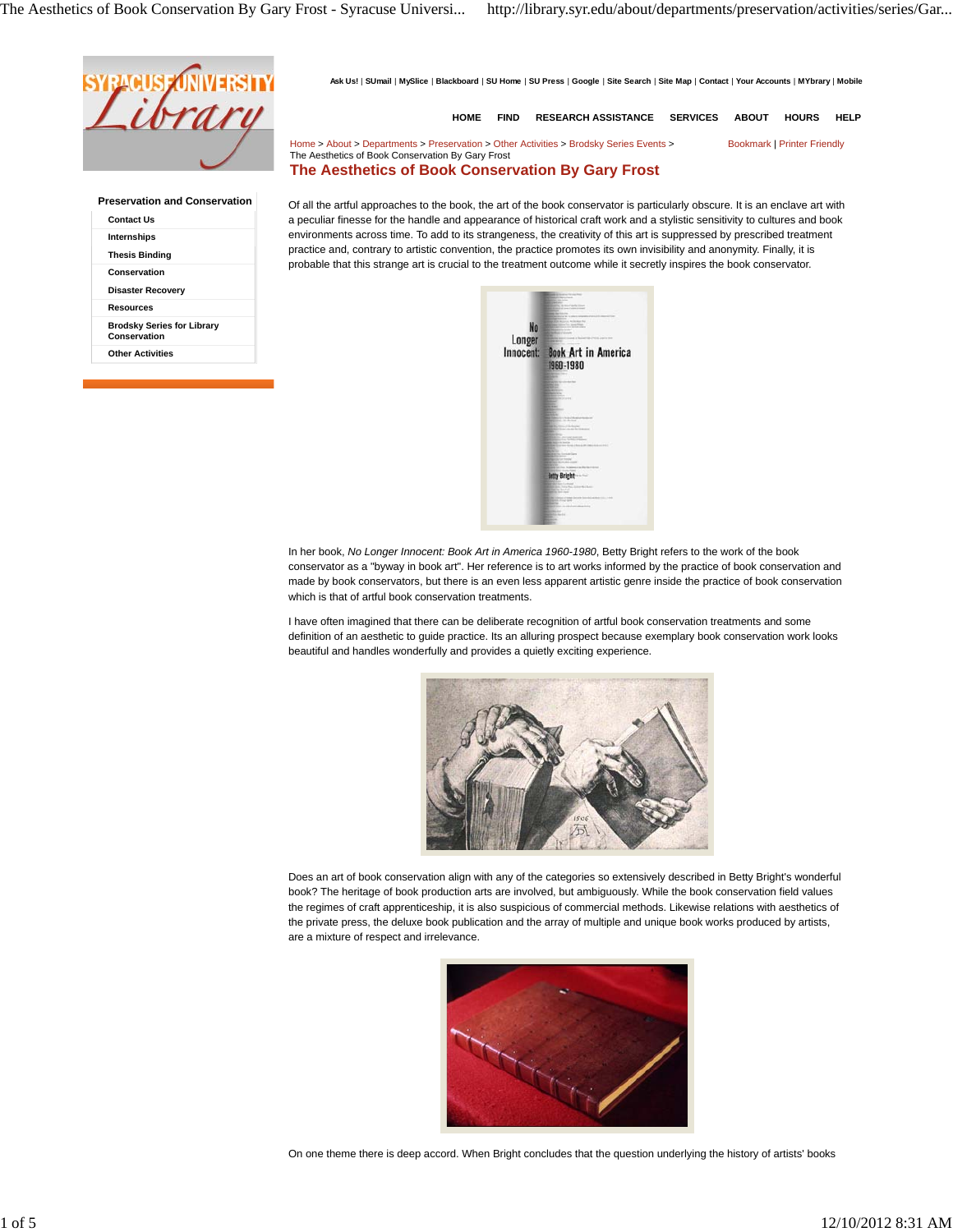is, "Why the book?", the book conservator is ready to respond. For the book conservator each book examined and each treatment completed extends an understanding of the inexhaustible resource of qualities and aesthetic challenges posed by the book format. Add to this the interpretive future of a given book as it passes from the hands of a book conservator, across into the hands of the reader.

Betty Bright concludes her book with this graceful expression; "Imagine the absorbed reader at the point when a turning page reaches the height of its arch. At this pause, the reader inhabits a space of emotion and intellectual readiness, one full of question, possibility, and anticipation." The book conservator imagines this episode multiplied and sees the book itself as the live mechanism that conveys conceptual works across time and cultures and through the hands of all its readers. This power of imagination of the book conservator is an artful contribution to the art of the book.

### **Four Aesthetics**

I remember specific statements of book conservators, seemingly made off-hand. I am beginning to realize that these were expressions of a fundamental aesthetic approach to the work. Let's take these at face value to derive working expressions of an aesthetics of book conservation.



"I am involved in conservation to preserve the unique character of an age." Chris Clarkson 1

"Authenticity cannot be restored." Paul Banks<sup>2</sup>

"Don't let it get lumpy. Don't fidget, do everything directly." Don Etherington 3



"Make it flow!" Peter Waters

#### **Unique Character**

"At its best, craftsmanship in conservation is not simply a skillful use of tools and materials, but a knowledge and sympathy for the volume and the period of its production." Familiarity must breed the opposite of contempt in the book conservator. The book conservator meets each book with an expectation of some message.



The book conservator meets each book with an expectation of some message from a past era and from an ecology of the world of artifacts. This is a twist on the theme of the paratext and it does extend the aesthetic performance of books. The book conservator looks for the evidences of deteriorations, survival and vintage scenes embedded in the artifact as an inherent content. The book conservator's forensic also extends to signage of previous makers of the book, literally re-watching the motions of stitches, folder scores, gloving of covers or deft snipping of corner miters. The careful book opening and closing manipulations of the book conservator are somewhat slow motion because of this quiet, small drama.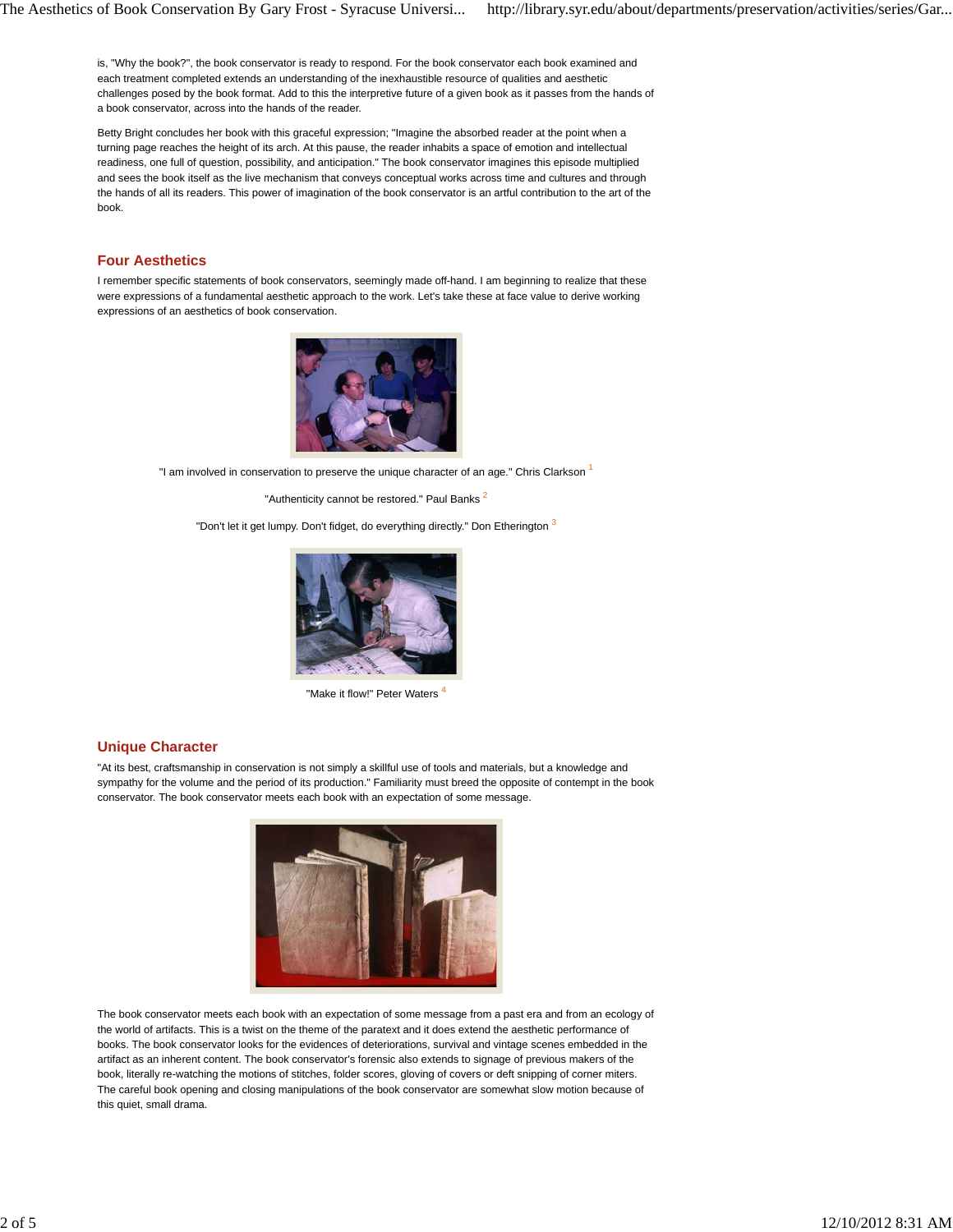

The classical "before and after" contrast reveals the character of the treatment. Following treatment the appearance is where much of the outcome is assessed. The intent is an elegant ordinary appearance with a timeless quality. Such an aesthetic of the ordinary conveyed by an attractive yet omissive appearance is an inviting artistic challenge. The unremarkable appearance of one binding among others goes unnoticed though all but one dates from the17th century.

## **Don't Fidget**



Decisive speed exemplifies experienced craft work. The practice needs only a few tools; a bone folder, sanding stick and cutting out knife and the book conservator will work gracefully and accurately with an elegant, syncopated speed.

The work should not be "lumpy", tedious, precious or angst ridden. Fidgeting with innumerable surgical and dental tools is an indicator of crippled technique. The book conservator must bring a choreography and spirit of dance to the treatment providing a refreshing kinesiology for the old and tired book

The book conservator's prescribed treatment methods should stifle creativity, but the choice of treatment methods does not. In fact specification is the first step in treatment and that step offers aesthetic as well as technical choices. A less disruptive, more reversible, simple and speedy treatment is easier to apply, easier to practice and easier to achieve finesse in technique.

#### **Authenticity vs. Treatment**



Book conservation is justified by balancing the disruption of treatment against damage projected if a physically and chemically vulnerable artifact is continued in use. Certain materials deserve protection from disruption and re-fabrication. When undertaken, treatment processes should be relatively reversible. The story that the book has to offer should be told by the artifact, not by the conservator.

An affectation of our own culture is a preference for clean copy over dirty original. The book conservator must meet this culture bias and others. Advocates for digital surrogates and screen based presentation of print books must be engaged by the conservator whenever the status of the original is in question. This very difficult course must convey the continuing role of the original in the context of digital delivery. Two useful contentions are that all meaning resides in the original and that meaning in the original always awaits further discovery and unknowable future queries.

#### **Make it Flow**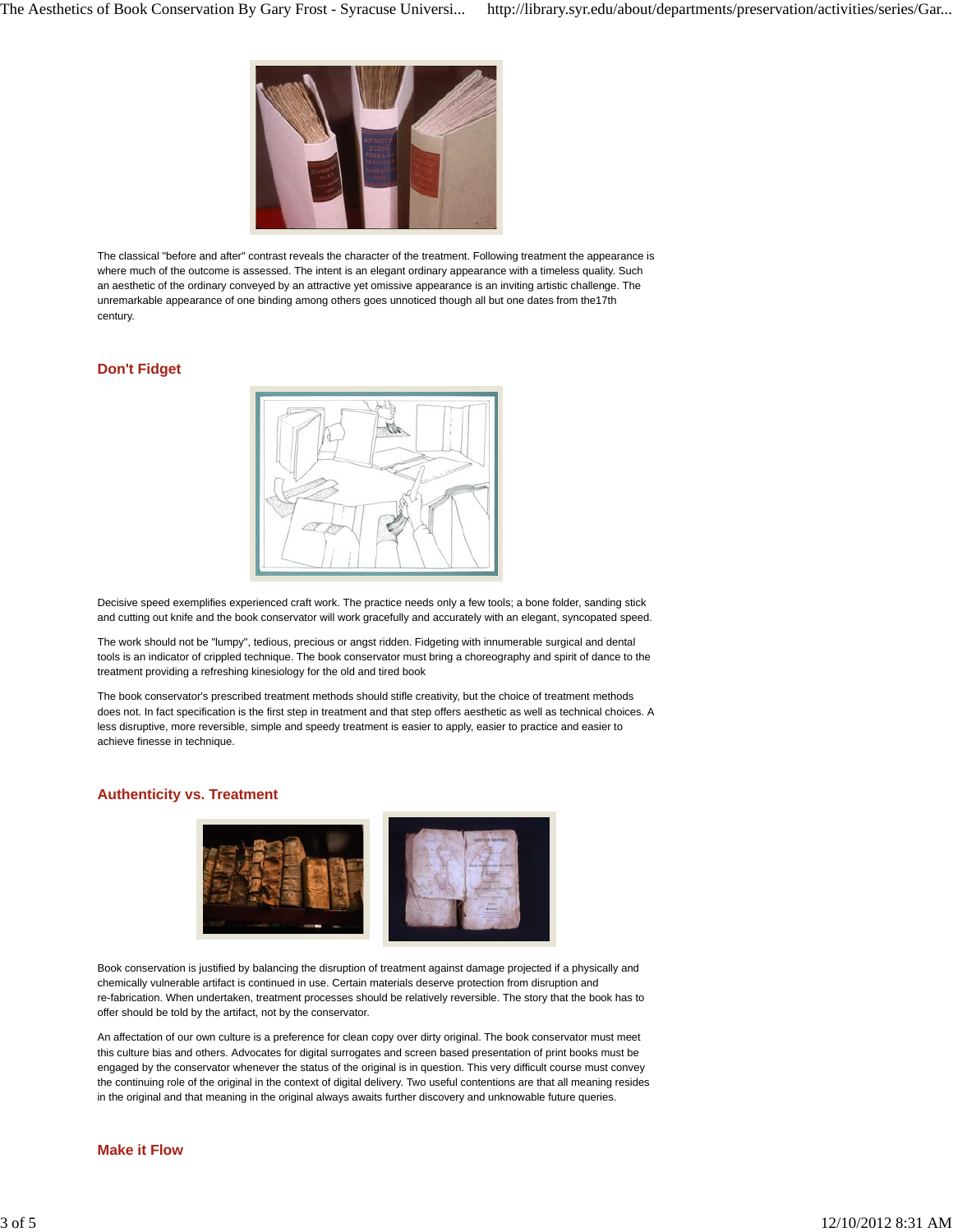

The book conservator is a restorer of mobility and without that result the work is ugly. A haptic aesthetic motivates the conservator. With effective transmission of forces and pliant response to handling, the book will protect or conserve itself.

An achievement of supple book action is rather invisible to the library reader, but this characteristic is deliberately achieved by the book conservator. The protective, supple and pliant action enables older books to survive photocopying or scanning, exhibition and general mishandling by the modern reader. A rejuvenated flexibility and a rejuvenated transmission of opening and closing motions aesthetically distinguish the curative conservation treatment of a previously crippled book action. Such action is only partly assured by appropriate structure; thoughtful mending and thoughtful application of adhesive and thoughtful integration of original and supplied materials are also required. The result, when achieved, provides an aesthetic gratification, augmented by a practical satisfaction. The conservator alone may appreciate the result and convey it in the completed repair or rebinding with a pride in its mobility as a crucial result not apparent in outward appearances.



#### **A Fifth Aesthetic of Book Conservation**

At first is seems that the book conservator must only preserve the past. But the book conservator must also assure the future. Currently the future of the paper book is being challenged by more than physical deterioration. Books are now also at risk from search engines that dissolve bibliographic integrity, from on-line research methods that side step library classification systems and from information technology and communication agendas that discount scholarly needs.



The book conservator can play only a small part of the advocacy for print in the context of digital communications and screen based reading. But the conservator can play a specific and critical role. The conservator can counter the churn of transmission technologies by clarifying the attributes of print; attributes of legibility, haptic efficiency and persistence that easily identify the traditional book as the most advanced technology for reliable transmission of conceptual works across time and cultures.

## **Reference**

1 – Chris Clarkson presented aesthetic principles of book conservation through his elegant drawings of books and their structures, through his alluring publications, including the classical film on the production of limp vellum bindings, and through his captivating lectures. Clarkson has defined restorative treatment and the thoughtful attitude needed to recreate graceful mobility and useful pliancy in abused books. His investigation and specification of the limp vellum structure for use in book conservation is a classic of the practice as well as its aesthetic guideline.

2 – Paul Banks' (1934-2000) artistic influence was conveyed from his own instruction in book production and book design at Viking Press and Clark & Way in New York City and in library preservation with Carolyn Horton. He developed his Newberry Library book conservation program within a context of Chicago book production trades and crafts. Important influences were the Extra Bindery at the R.R.Donnelly & Sons Company, the Caxton Club, The Kner & Anthony Bindery and the School of the Art Institute of Chicago which provided bookbinding instruction for art students. Conveying these influences together, he exemplified an artistic complexity inherent in book and library conservation.